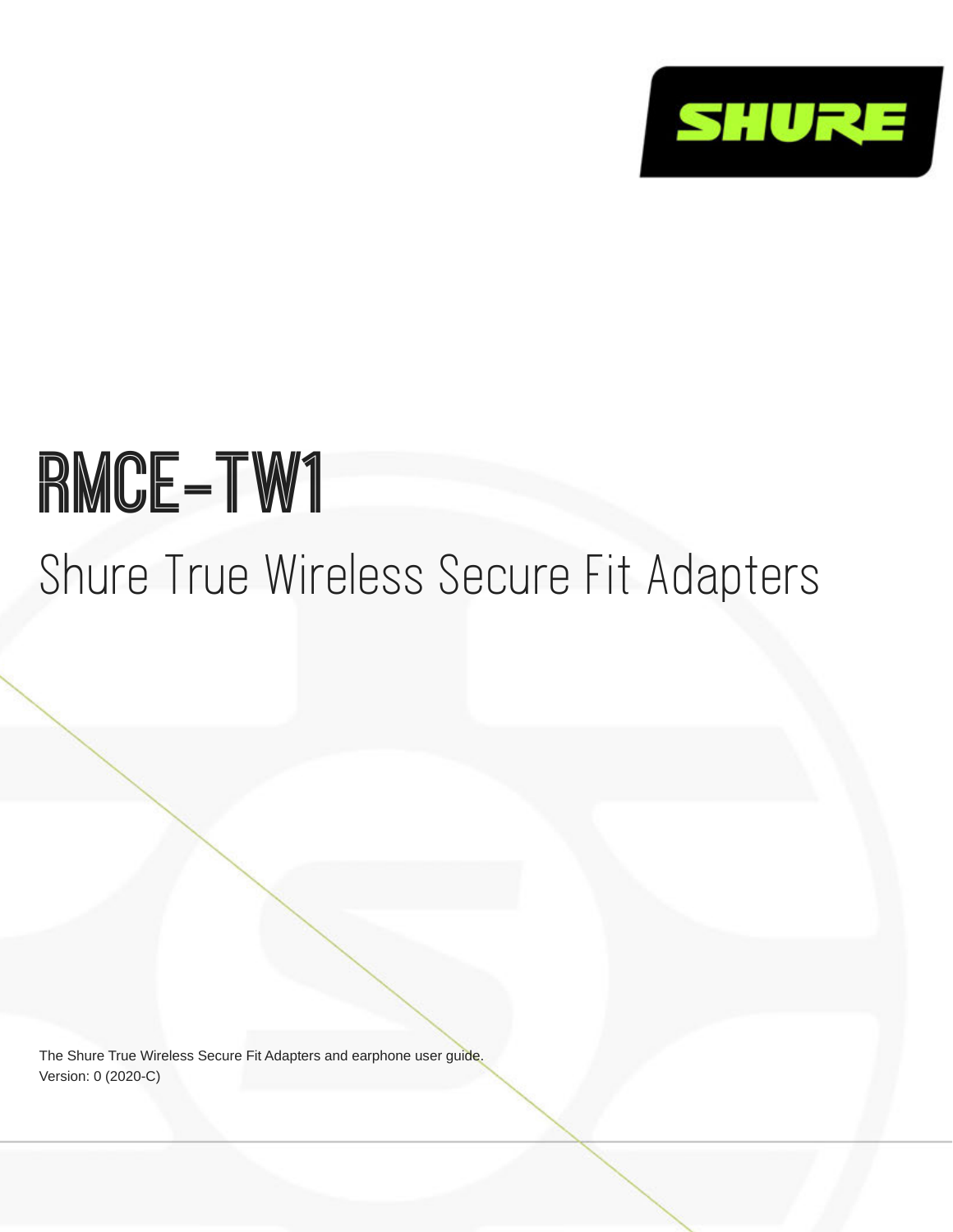# Table of Contents

| <b>RMCE-TW1 Shure True Wireless Secure Fit Adapters</b> | 3  |
|---------------------------------------------------------|----|
| AONIC 215 True Wireless Sound Isolating™ Earphones 3    |    |
| The best sound starts with a good fit                   | 3  |
| To keep them sounding their best                        | 3  |
| Bluetooth <sup>®</sup> Pairing                          | 3  |
| <b>Changing Sleeves</b>                                 | 4  |
| Detachable Adapters                                     | 4  |
| <b>Using The Buttons</b>                                | 5  |
| ShurePlus PLAY™ Mobile Listening App                    | 6  |
| <b>General Description</b>                              | 6  |
| Environment mode                                        | 6  |
| <b>Create Custom Presets</b>                            | 7  |
| Use Screen Orientation to Adjust EQ                     | 8  |
| <b>Preset Modes</b>                                     | 9  |
| Firmware                                                | 9  |
| Troubleshooting                                         | 9  |
| <b>Reset paired devices list</b>                        | 10 |
| <b>Charging the adapters</b>                            | 10 |
| <b>LED indicators</b>                                   | 11 |

| <b>Accessories</b>                        | 11 |
|-------------------------------------------|----|
| <b>Furnished Accessories</b>              | 11 |
| <b>Replacement Parts</b>                  | 11 |
| <b>Specifications</b>                     | 11 |
| <b>SAFETY PRECAUTIONS</b>                 | 13 |
| WARNING FOR ALL EARPHONES!                | 13 |
| <b>SAFETY PRECAUTIONS</b>                 | 13 |
| WARNING                                   | 13 |
| <b>CAUTION</b>                            | 14 |
| <b>IMPORTANT SAFETY INSTRUCTIONS</b>      | 14 |
| For Products That Use Bluetooth           | 14 |
| Information to the user                   | 15 |
| <b>Certifications</b>                     | 16 |
| <b>LIMITED WARRANTY</b>                   | 17 |
| FOR ORIGINAL PURCHASES IN AUSTRALIA ONLY  | 18 |
| <b>Service Centers</b>                    | 19 |
| In North America:                         | 19 |
| <b>Custom Earphone Sleeves</b>            | 19 |
| Inserts d'écouteur sur mesure             | 19 |
| Manguitos personalizados para auriculares | 20 |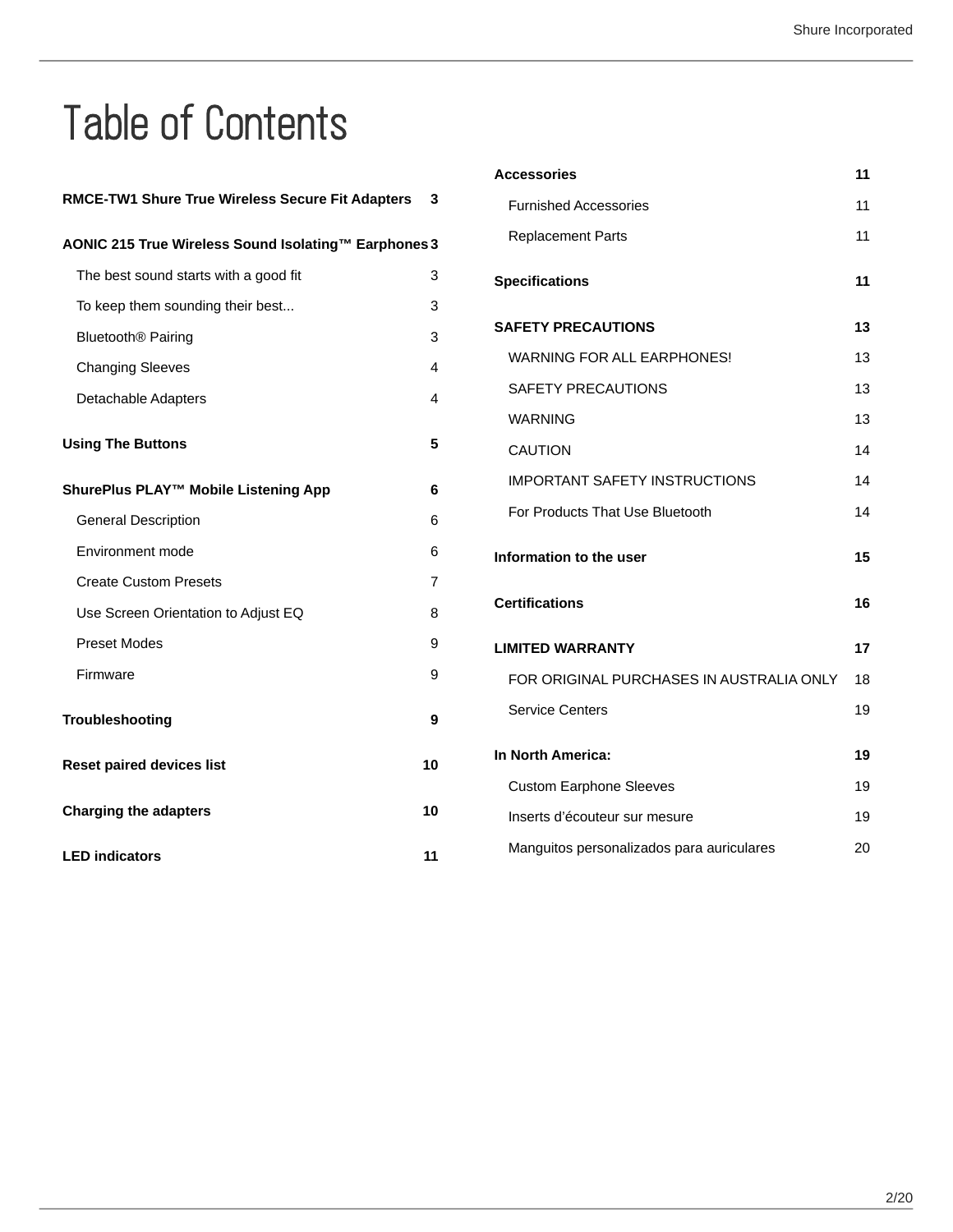# <span id="page-2-0"></span>RMCE-TW1 Shure True Wireless Secure Fit Adapters

# <span id="page-2-2"></span><span id="page-2-1"></span>AONIC 215 True Wireless Sound Isolating™ Earphones The best sound starts with a good fit



- Select the sleeve that provides a snug fit (like earplugs).
- Secure the adapter behind the ear to maintain a tight seal.

<span id="page-2-3"></span>To keep them sounding their best...



- Clean regularly to remove debris and deposits.
- Contact Shure Service and Repair to replace damaged product. Simply detach and return the broken earpiece for easy replacement.

# <span id="page-2-4"></span>Bluetooth® Pairing

Earphones automatically enter pairing mode when you first power them on or when they have not been previously paired with this audio source.

- 1. Put the earphones on your head.
- 2. Press and hold button on the right adapter. Continue to hold after you hear "Power on".
- 3. From your audio source, select "Shure TW1."
- 4. After a pause (about 4 seconds) you will hear "Connected".
- 5. Press and hold the button on the left adapter until you hear "Power on".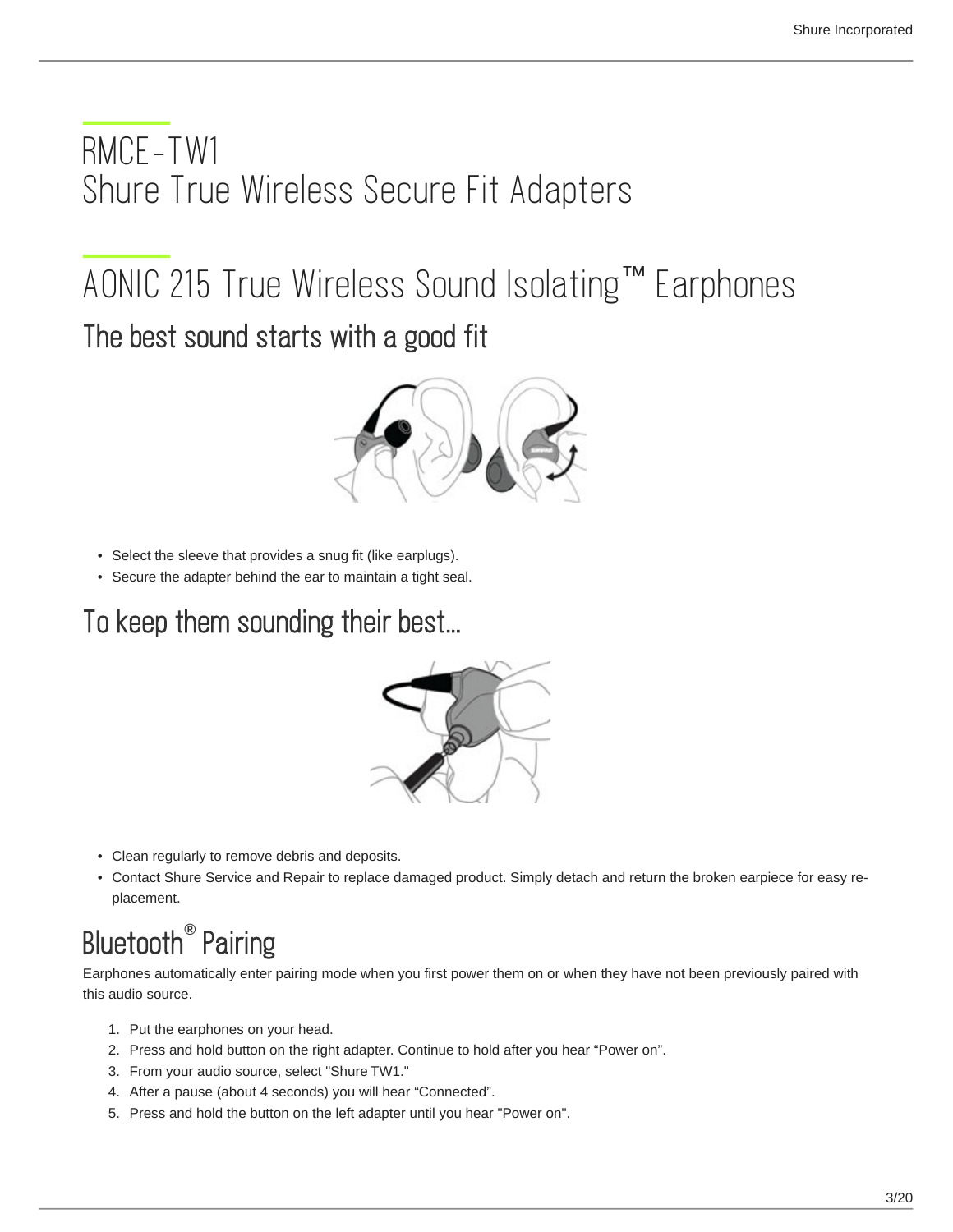#### **Manual pairing**

- 1. Turn off the earphones.
- 2. Put the earphones on your head.
- 3. Press and hold button on the right adapter. Continue to hold after you hear "Power on".
- 4. When you hear "Bluetooth pairing mode" (about 5 seconds), release the button.
- 5. From your audio source, select "Shure TW1."
- 6. After a pause (about 4 seconds) you will hear "Connected".
- 7. Press and hold the button on the left adapter until you hear "Power on".

**Notes:** Secure Fit Adapters automatically pair with previously paired devices when you power them on. After a few seconds you will hear "Connected".

To control listening features with your device, download the free ShurePlus™ PLAY app for iOS and Android.

# <span id="page-3-0"></span>Changing Sleeves



- Gently twist and pull to remove sleeve.
- Install the new sleeve so it completely covers the barb and nozzle.

## <span id="page-3-1"></span>Detachable Adapters

You may need to detach the earphones from the Secure Fit Adapters to attach optional components or to replace either one if they become damaged. To prevent accidental separation, the connector has a snug fit. Take special care to prevent damage to the earphone and connector.

- Do not use pliers or other tools.
- Grasp the connector and the earphone as close as possible to where they join.
- Pull straight apart—do not twist. The connector is a snap fit, not threaded.

*Note: If you pull at an angle, the connector will not detach.*

- Do not pull on the adapter or put any pressure on the earphone nozzle.
- Listen for a click when connecting.
- When reattaching the module, match the "L" and "R" markings. For clear earphones, match the color dots (Red=Right, Blue=Left).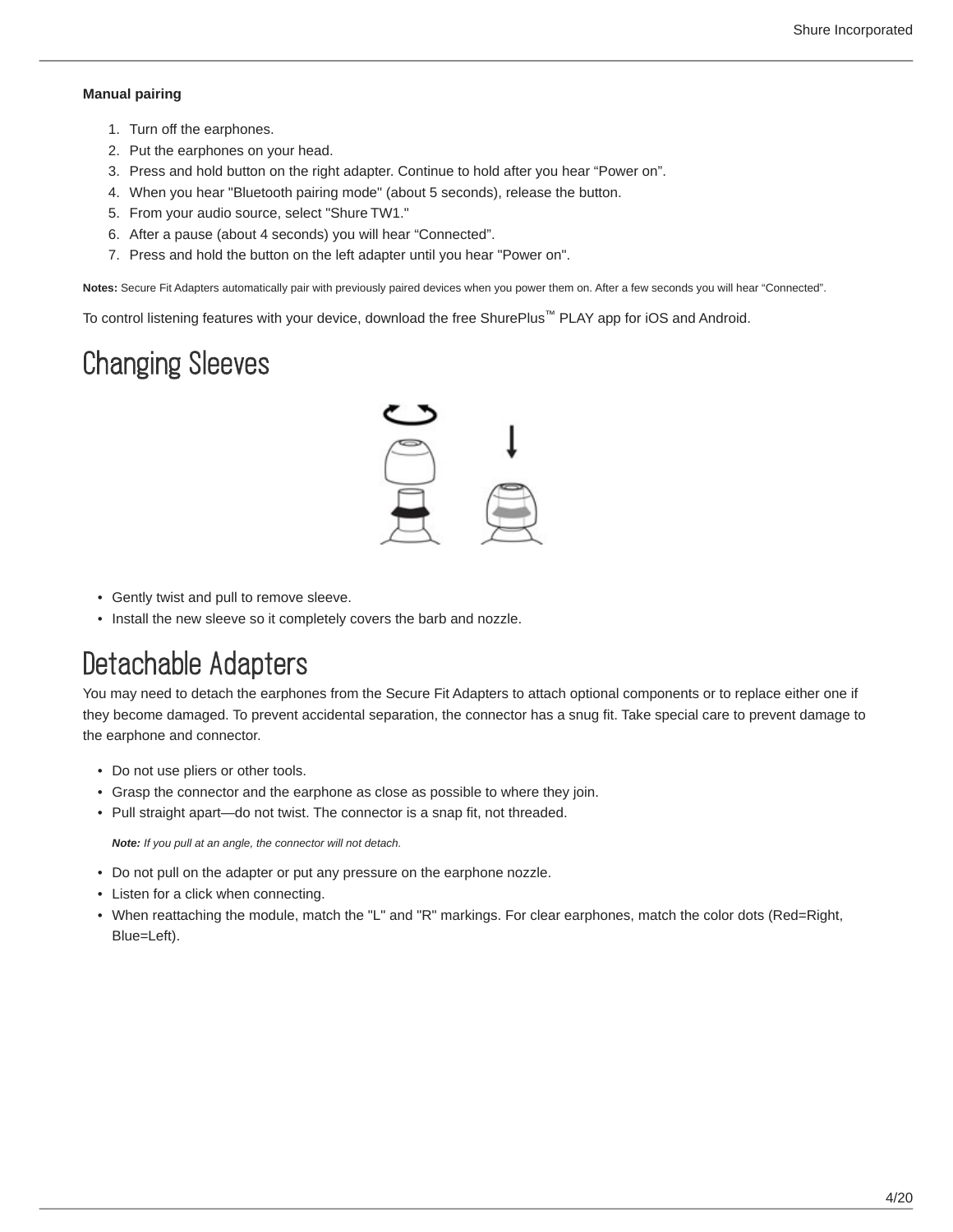

Visit http://www.shure.com/earphones for replacement parts and important instructions on cleaning and maintenance.

## Button



# <span id="page-4-0"></span>Using The Buttons

| Power on         | 1. Press and hold the button on the right adapter until<br>you hear "Power on".<br>2. Press and hold the button on the left adapter until<br>you hear "Power on". |
|------------------|-------------------------------------------------------------------------------------------------------------------------------------------------------------------|
| <b>Power off</b> | Place the earphones back in the case.                                                                                                                             |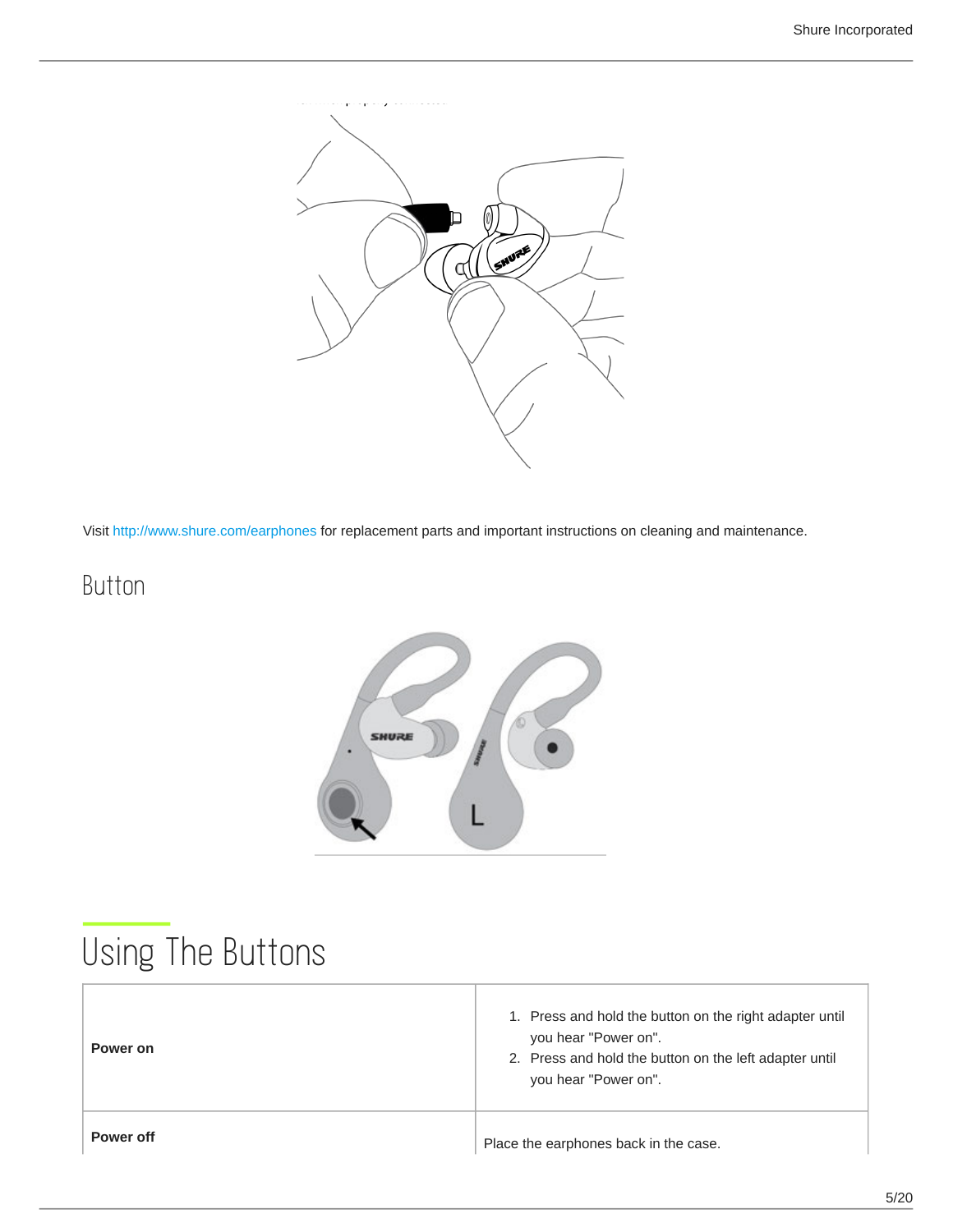|                                  | or<br>Press and hold the button on either adapter until you hear<br>"Power off". The other adapter automatically turns off.               |
|----------------------------------|-------------------------------------------------------------------------------------------------------------------------------------------|
| <b>Power off manually</b>        | Press either adapter button and hold until you hear "Power<br>$\Omega$ ff"                                                                |
| <b>Pair Bluetooth</b>            | <b>From power on, Press and hold the button on the primary</b><br>adapter for about 5 seconds until you hear "Bluetooth pairing<br>mode". |
| <b>Play/Pause</b>                | Press either button once                                                                                                                  |
| Answer/End a call                | Short press on either adapter                                                                                                             |
| Decline a call                   | Long press on either adapter                                                                                                              |
| <b>Environment mode On/Off</b>   | Press either adapter 2 times quickly                                                                                                      |
| <b>Activate voice assistant</b>  | Triple press either adapter                                                                                                               |
| Check charge case battery status | Press button on charge case                                                                                                               |

# <span id="page-5-0"></span>ShurePlus PLAY<sup>™</sup> Mobile Listening App

## <span id="page-5-1"></span>General Description

The ShurePlus PLAY Mobile Listening App is a high-resolution music player with advanced EQ controls. Play uncompressed audio files with your iOS or Android mobile device using the music tab. Use built-in Shure EQ presets to customize the sound, or create your own EQ presets in the settings tab. Unlock environment mode and ANC features by connecting to Shure wireless and True Wireless products in the device tab.

#### Features

- Import and play multiple, high-resolution and standard file types
- Customize presets with the parametric graphic EQ
- Adjust your volume with the full-screen fader
- Create playlists and organize your music library by playlist, artist, album title, song title, genre, or composer
- Quickly dial in your sound with EQ preset modes for a variety of listening situations.

# <span id="page-5-2"></span>Environment mode

Environment mode allows you to accentuate the ambient noise around you. This is especially useful when you want to listen to music or are on a phone call, yet you still want to be aware of the sounds around you.

To use environment mode:

- Double press either adapter
- Use the switch in the ShurePlus PLAY app

In the ShurePlus PLAY app, you can adjust the environment mode across ten levels: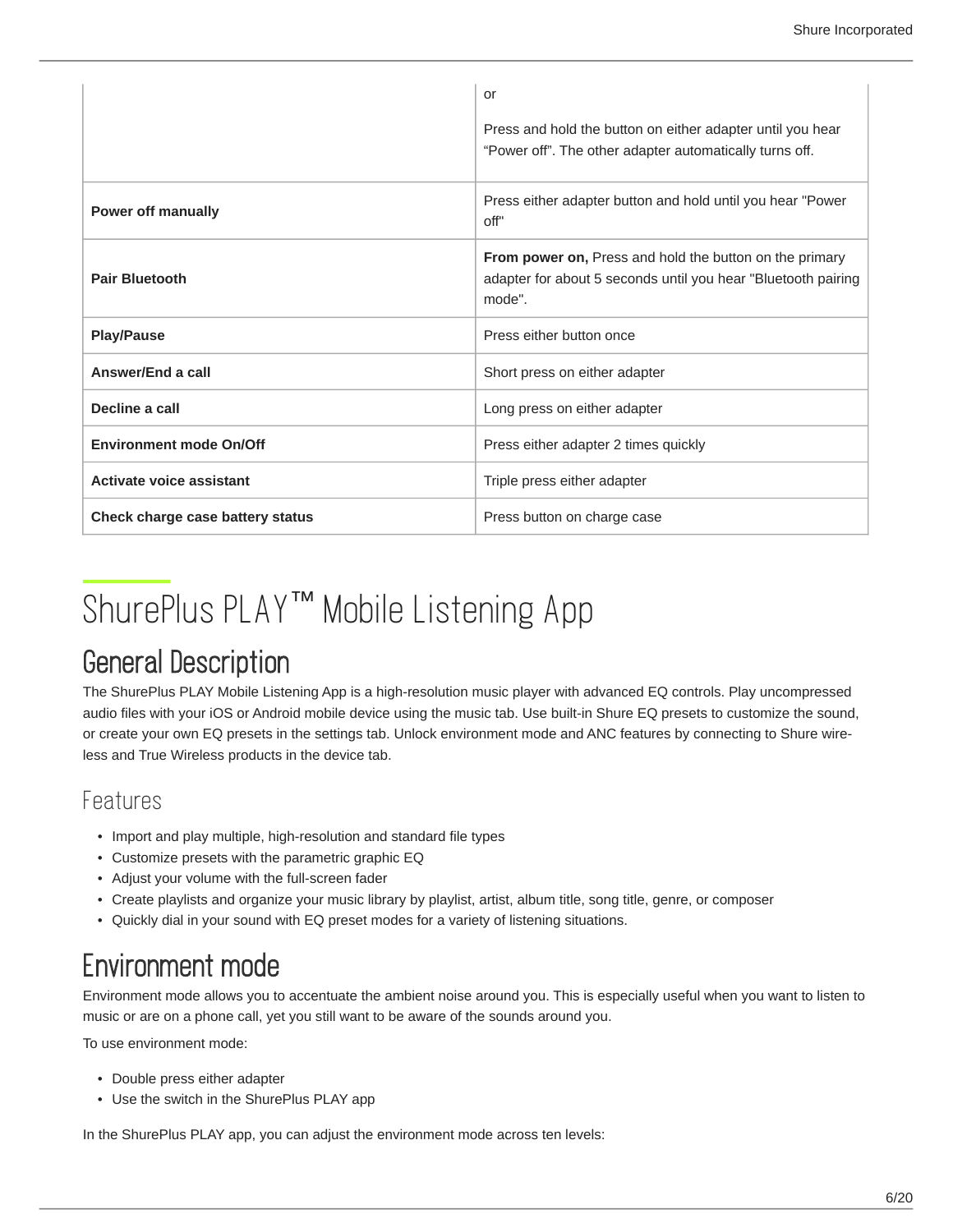

# <span id="page-6-0"></span>Create Custom Presets

#### Add new preset

- 1. Tap Settings > EQ to access the equalizer.
- 2. Scroll down to tap Add New Preset
- 3. Adjust your frequency, gain, and bandwidth parameters. There are three ways to adjust your equalizer. Tap the values to type in a specific number. Tap the - or + to adjust in larger increments. Or, tap and drag the numbered circles for bigger changes.
- 4. Tap the check mark to save your new customized preset.

#### Duplicate a Preset

- 1. Select one of the five preset modes and tap Duplicate.
- 2. Tap the More Options 3 dots. Tap Edit EQ Preset.
- 3. There are three ways to adjust your equalizer. Tap the values to type in a specific number. Tap the or + to adjust in larger increments. Or, tap and drag the numbered circles for bigger changes.
- 4. Tap the check mark to save your new customized preset.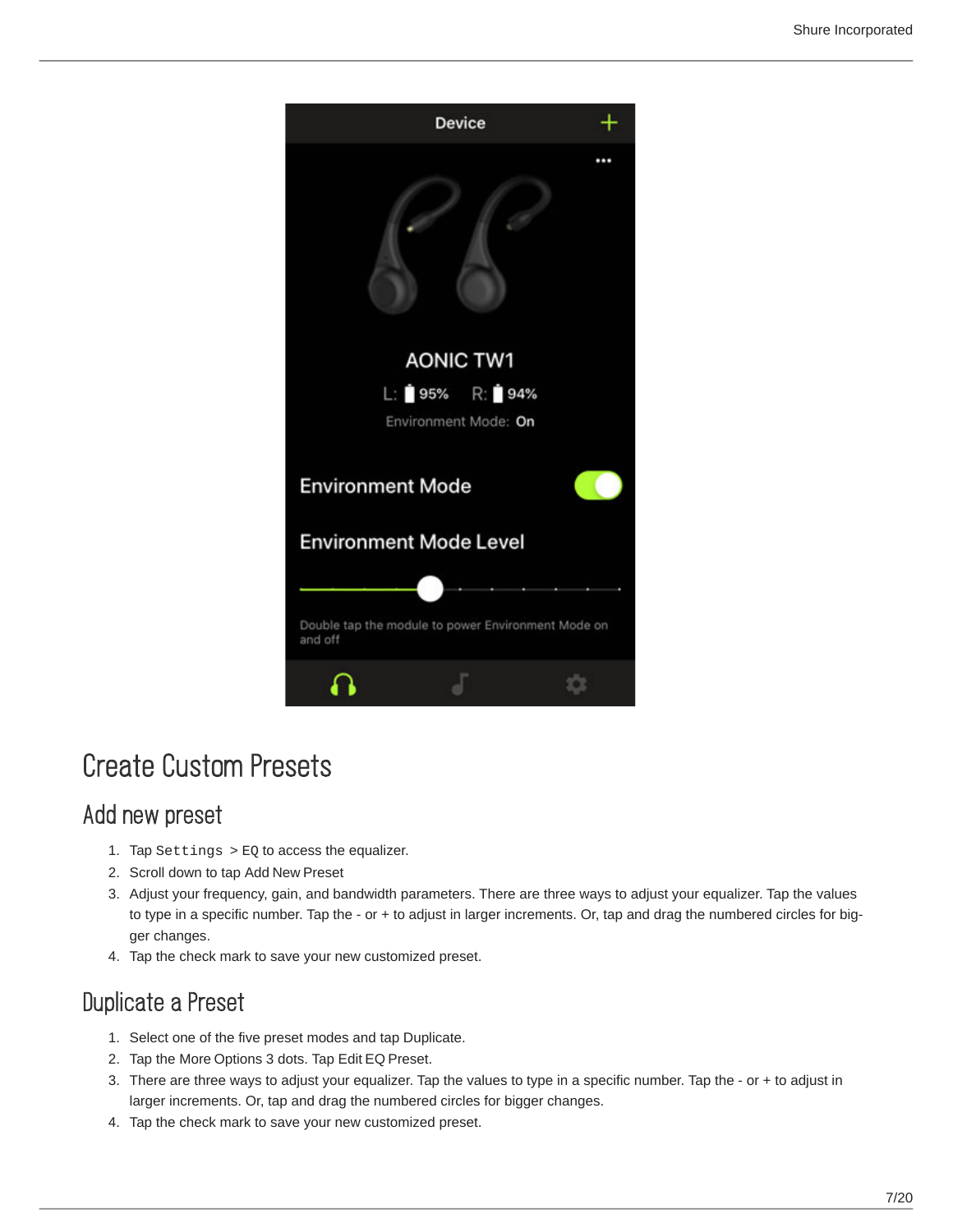# <span id="page-7-0"></span>Use Screen Orientation to Adjust EQ

Hold your device in portrait mode to enter numberical EQ parameters. Rotate to landscape mode for a close-up view of the curve.



*Use portrait mode to easily select and adjust frequency, gain, and bandwidth.*



*Use landscape for a close-up view of your EQ curves.*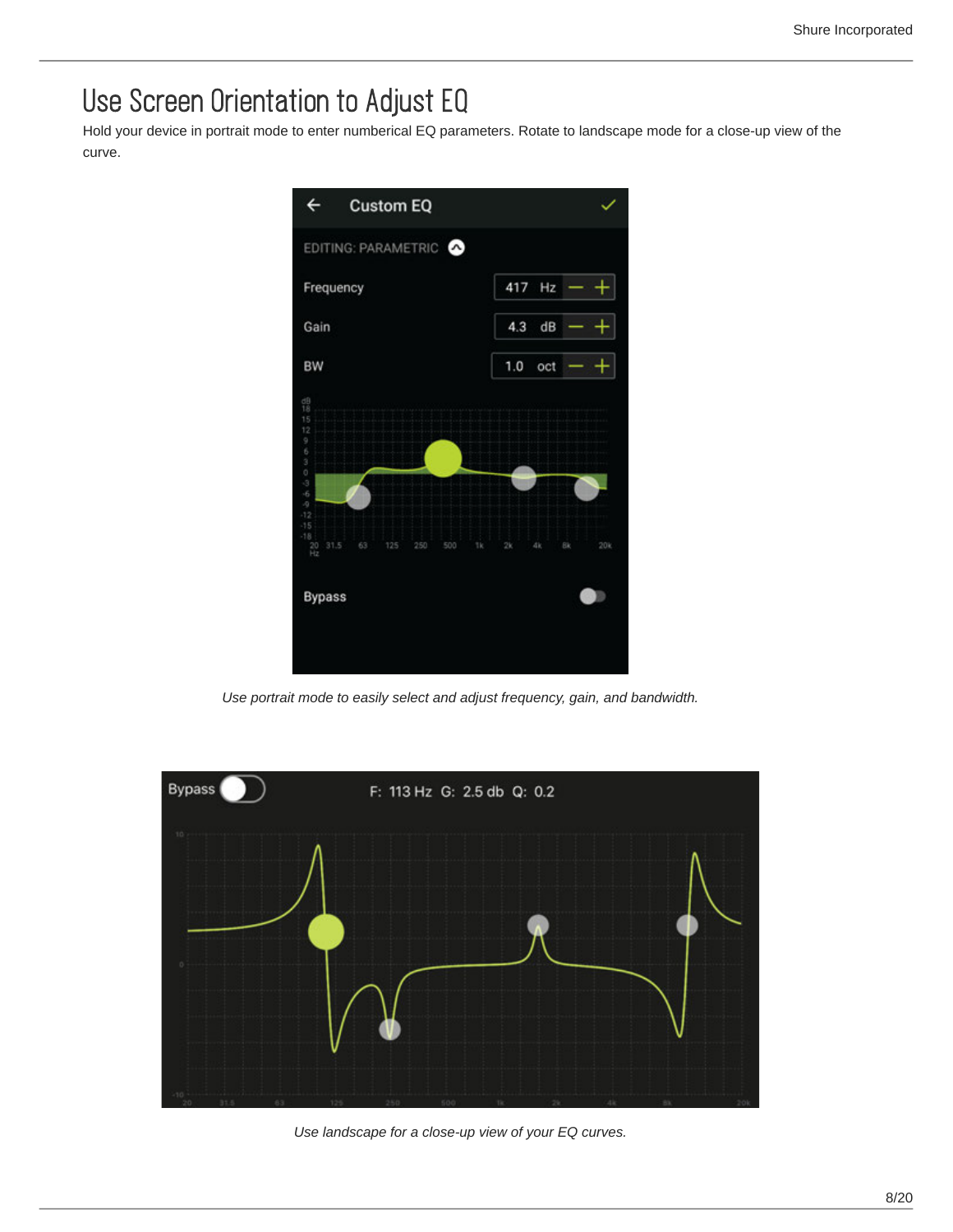## <span id="page-8-0"></span>Preset Modes

Use presets to quickly access commonly used listening scenarios. Five selectable 4-band presets optimize settings for gain, equalization, and compression. Play a song and find the preset that you think suits the song best. Then adjust levels as needed.

| <b>Preset</b>            | <b>Application</b>                                                                                     |
|--------------------------|--------------------------------------------------------------------------------------------------------|
| 두<br>De-ess              | Use to reduce sibilance in speech.                                                                     |
| <b>Flat</b>              | Listen to your unprocessed tracks. The equalizer is bypassed for an unchanged fre-<br>quency response. |
| <b>Loudness</b>          | Accentuate the bass and treble frequencies to make the overall sound feel louder.                      |
| <b>Low Boost</b>         | Raise or lower the bass frequencies.                                                                   |
| -5<br><b>Vocal Boost</b> | Emphasize the vocal range.                                                                             |

# <span id="page-8-1"></span>Firmware

Firmware is embedded software in each component that controls functionality. Periodically new versions of firmware are developed to incorporate additional features and enhancements. To take advantage of design improvements, download new versions of the firmware when prompted.

When a new update is available, a green dot notification will appear. Update when prompted or click Later to install firmware from the settings menu at a later time.

### Updating the Firmware

- 1. The earphones and the device should be powered on and near each other.
- 2. Pair the earphones to your device using Bluetooth.

*Note: You will be asked to allow pairing the first time you connect PLAY to a Bluetooth device.*

- 3. Connect to the ShurePlus PLAY app. Your earphones will automatically pair with the PLAY app when the Device tab is selected.
- 4. Ensure that both earphone modules are paired with the device. If both earphone modules do not automatically connect, tap the music tab and back into the device tab to connect.
- 5. Follow the step by step instructions in the app.
- 6. The progress bar will display update percentage progress. A notification will appear when download is complete.
- 7. If the update fails on the first attempt, check the list below for power and proximity requirements and repeat the process.

**Tip:** Follow these guidelines for the most reliable update.

- Using the headphones or device while downloading may slow the download process.
- Update requires a minimum charge of 50% on earphones and 50% on device.
- <span id="page-8-2"></span>• Approximate download time for headphones and earphones is up to 60 minutes.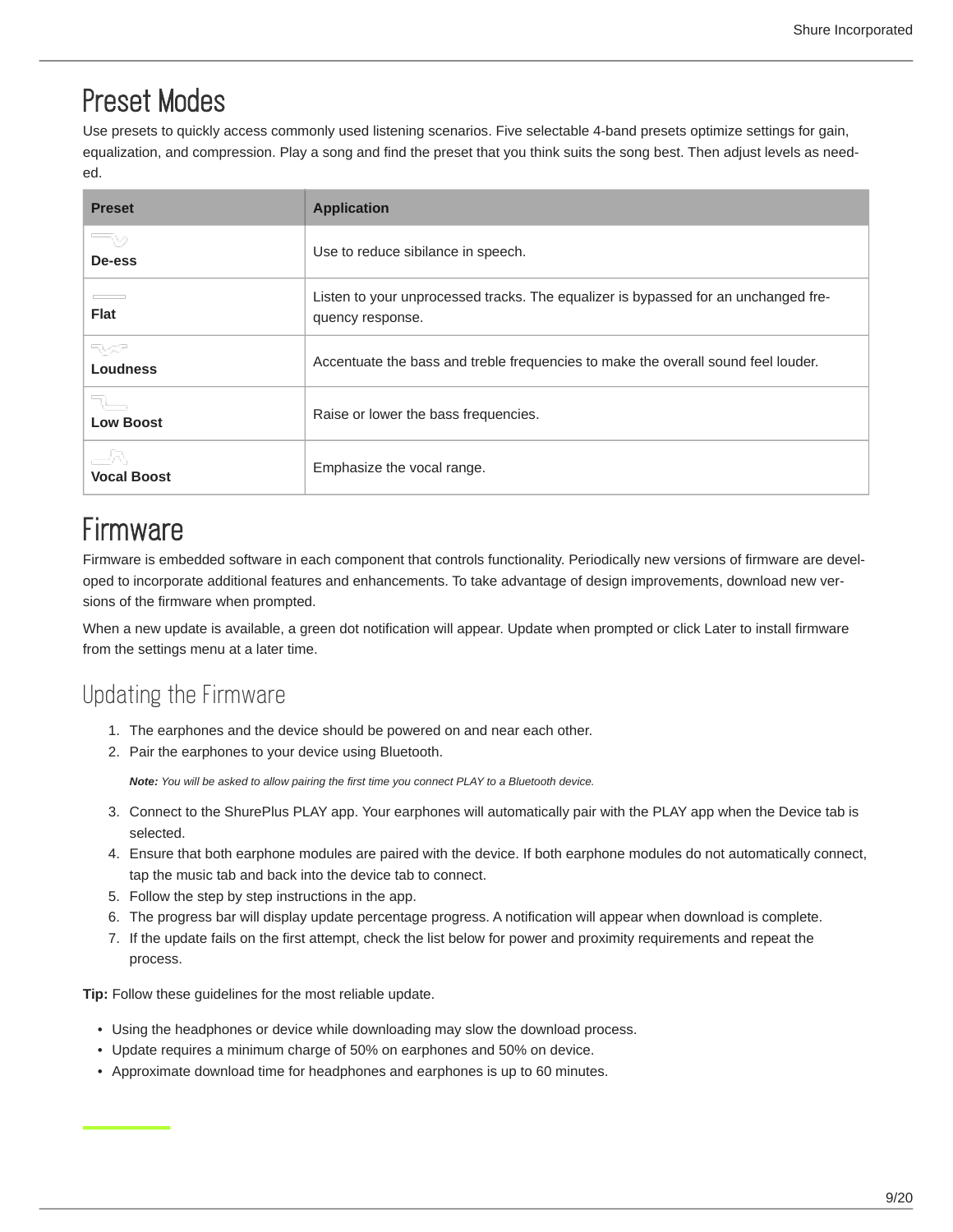# Troubleshooting

If you only hear sound from the right side, when listening to audio (other than a telephone call):

- 1. Pause the audio for 5-10 seconds to activate **Standby mode** (timing depends on which app you are using).
- 2. Press play. The audio should be heard in both earphones for the rest of the use session.

Another option:

- 1. Enable **Environment mode** with a double press.
- 2. Disable **Environment mode** with double press. This resets the audio, enabling both adapters.

To avoid this situation:

- When pairing:
	- 1. Begin pairing mode with the right adapter.
	- 2. Select "Shure TW1" in the Bluetooth device list.
	- 3. Power on the left adapter.
- Already paired: power them both on at the same time

# <span id="page-9-0"></span>Reset paired devices list

You may find it necessary to reset the True Wireless adapters.

- 1. Place adapters in charging case
- 2. Press and hold both buttons, 7 seconds

The adapters reset.

<span id="page-9-1"></span>



- 1. Insert the adapters into the charging case to charge.
- 2. The LED is red while charging.
- 3. When fully charged, the LED turns off.
- 4. Use the supplied USB-C cable to recharge the charging case.

**Warning:** Before charging, ensure that the adapters and case are at room temperature, between 10 to 45°C (50 to 113°F).

**Note:** Use this product only with an agency approved power supply which meets local regulatory requirements (for example, UL, CSA, VDE, CCC, INMETRO).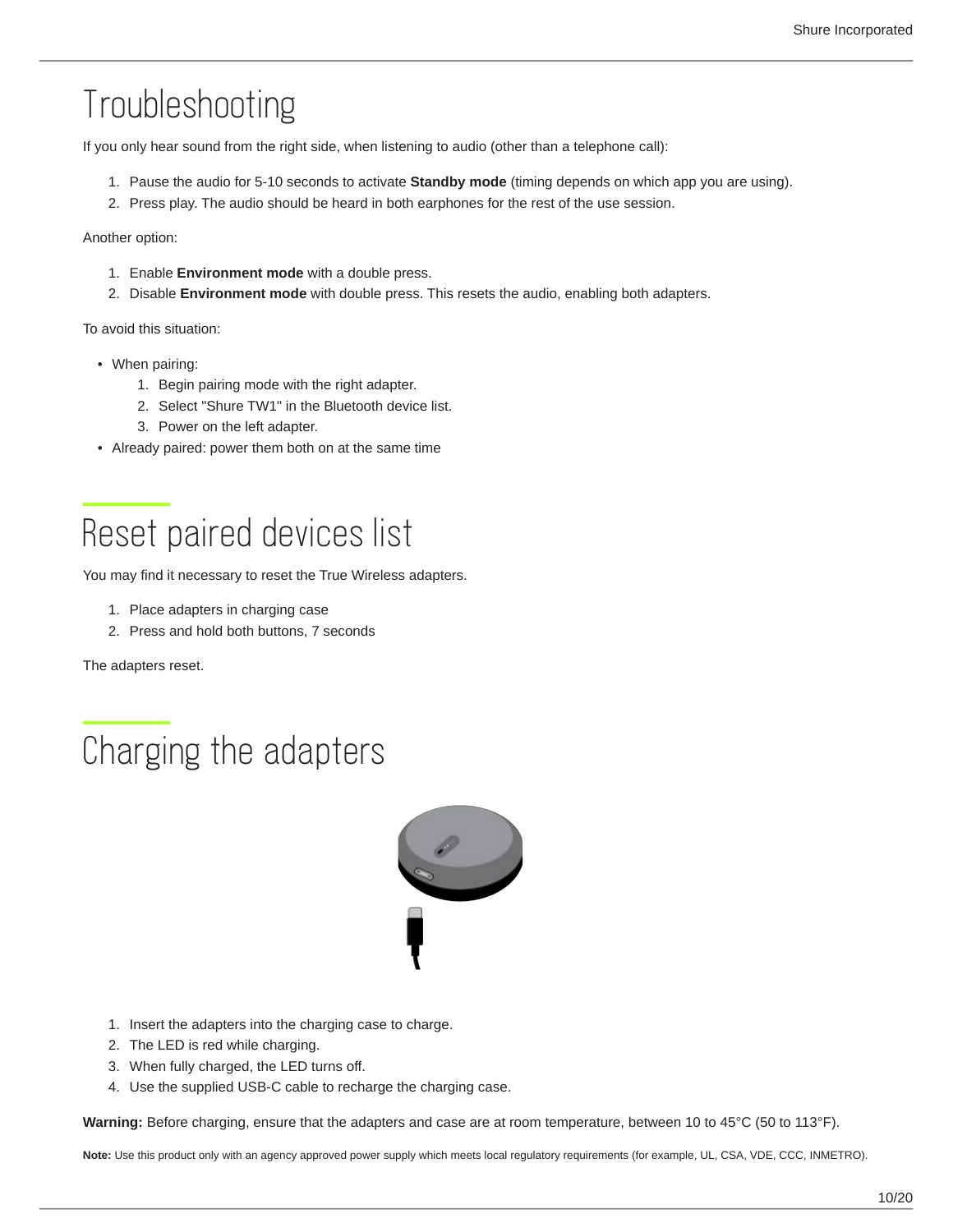# <span id="page-10-0"></span>LED indicators

## Adapter LEDs

| <b>Bluetooth pairing</b>         | Alternating red and blue     |
|----------------------------------|------------------------------|
| <b>Bluetooth connected</b>       | Blue for 2 seconds, then off |
| <b>Bluetooth connection lost</b> | Slow blinking blue           |
| Low battery                      | Slow blinking red            |

## Charging case LEDs

| <b>Adapters charging</b>                           | Red                                                                                             |
|----------------------------------------------------|-------------------------------------------------------------------------------------------------|
| Adapter charge complete                            | Green, then LED turns off                                                                       |
| Charging case charging                             | On bottom of charging case, white LEDs blinking until fully<br>charged, then all LEDs remain on |
| Charging case battery status (push battery button) | On bottom of charging case,                                                                     |
|                                                    | 3 white LEDs: 67-100% charged                                                                   |
|                                                    | 2 white LEDs: 34 - 66% charged                                                                  |
|                                                    | 1 white LED: 5 - 33% charged                                                                    |
|                                                    | 1 white blinking LED: 0-4% charged                                                              |
|                                                    |                                                                                                 |

# <span id="page-10-1"></span>Accessories

## <span id="page-10-2"></span>Furnished Accessories

| <b>MMCX TRUE WIRELESS REPL CHARGING CASE</b> | RMCE-TW1-CASE |
|----------------------------------------------|---------------|
| REPL USB-C to USB-A CABLE 1M                 | RPH-CABLE-USB |

# <span id="page-10-3"></span>Replacement Parts

<span id="page-10-4"></span>

| LEFT MMCX TRUE WIRELESS REPLACEMENT         | RMCE-TW1-LEFT  |
|---------------------------------------------|----------------|
| <b>RIGHT MMCX TRUE WIRELESS REPLACEMENT</b> | RMCE-TW1-RIGHT |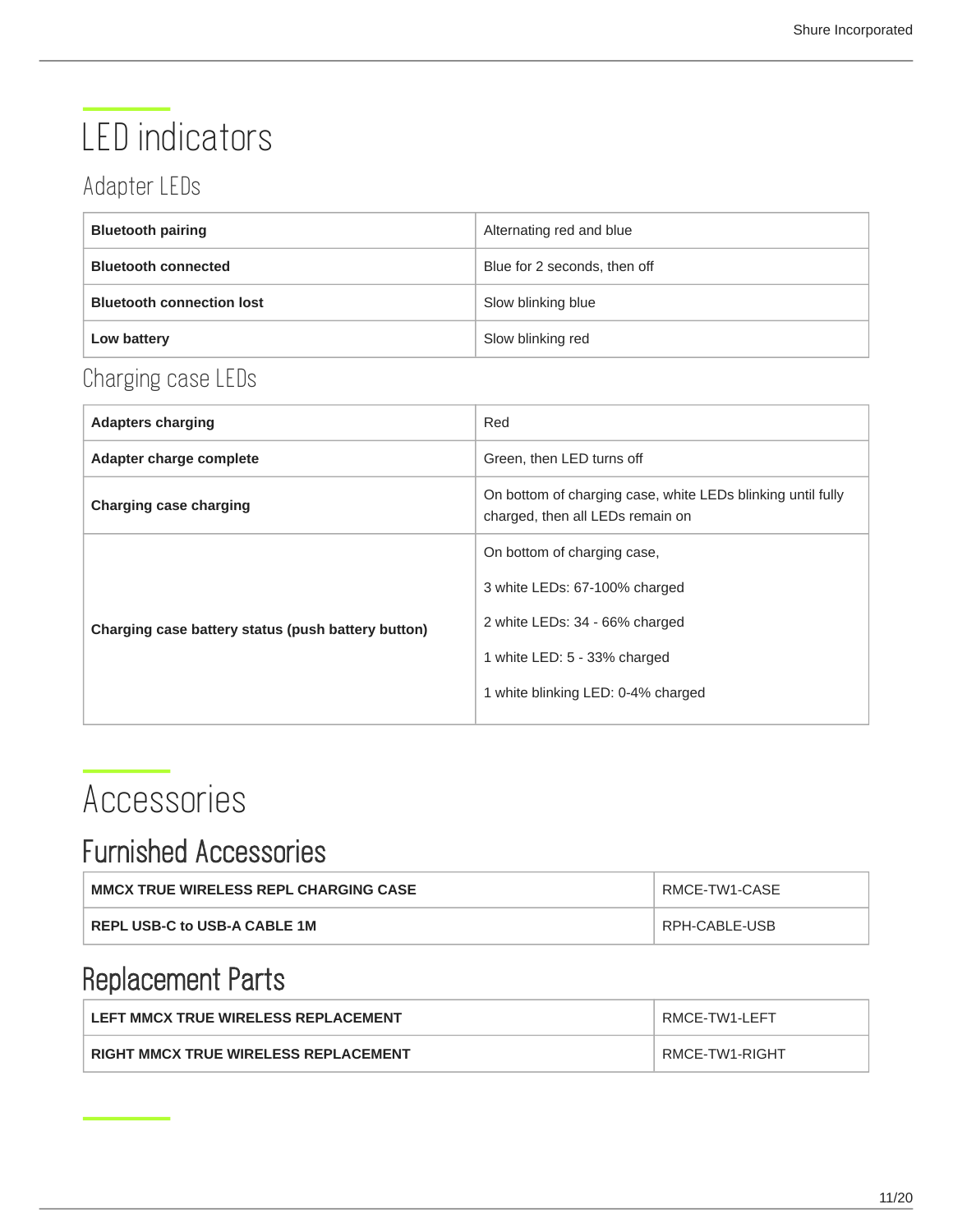# **Specifications**

#### Secure Fit Adapters

#### Frequency 2402 to 2480 MHz

#### Modulation Type **FHSS**

RF Output Power +4 dBm

#### Antenna Type Chip

Antenna Gain -4.32 dBi (Left), -2.73 dBi (Right )

Supported Codecs apt $X^M$ , SBC, AAC

Working Range 10 m

Operating Temperature -10°C to 50°C (14°F to 122°F)

Charging Temperature Range 10°C to 45°C (50°F to 113°F)

#### Storage Temperature

-10°C to 35°C (14°F to 95°F)

#### SE215 Earphone

Transducer Type Single High-Definition MicroDriver

#### **Sensitivity** *at 1 kHz*

107 dB SPL/mW

#### Impedance

*at 1 kHz*

17 Ω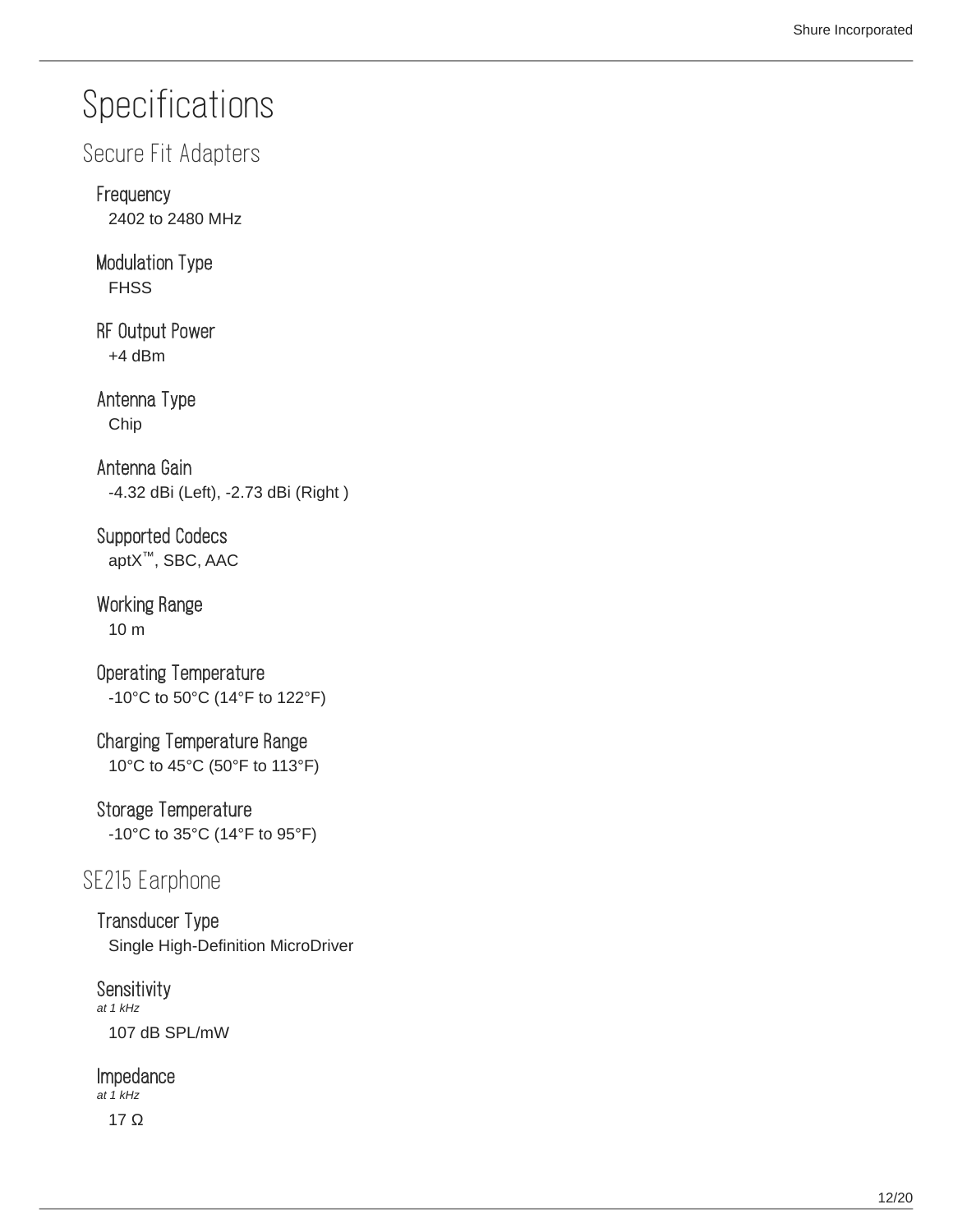#### Noise Attenuation

up to 37 dB

#### Frequency Range

| SE215 Special Edition | 21 Hz -17.5 kHz |
|-----------------------|-----------------|
| <b>SE215</b>          | 22 Hz –17.5 kHz |

#### Input Connector

MMCX connectors

Net Weight

20.8 g (.7 oz.)

#### Operating Temperature

-18°C to 57°C (0°F to 135°F)

#### Storage Temperature

-29°C to 74°C (-20°F to 165°F)

# <span id="page-12-0"></span>SAFETY PRECAUTIONS

Before using this product, please read and save the enclosed warnings and safety instructions.

# <span id="page-12-1"></span>WARNING FOR ALL EARPHONES!

Use, clean, and maintain earphones according to manufacturer's instructions.

# <span id="page-12-2"></span>SAFETY PRECAUTIONS

The possible results of incorrect use are marked by one of the two symbols—"WARNING" and "CAUTION"—depending on the imminence of the danger and the severity of the damage.

| WARNING: Ignoring these warnings may cause severe injury or death as a result of incorrect op-<br>eration.           |
|----------------------------------------------------------------------------------------------------------------------|
| CAUTION: Ignoring these cautions may cause moderate injury or property damage as a result of<br>incorrect operation. |

# <span id="page-12-3"></span>WARNING

- If water or other foreign objects enter the inside of the device, fire or electric shock may result.
- Do not attempt to modify this product. Doing so could result in personal injury and/or product failure.
- Do not use when a failure to hear your surroundings could be dangerous, such as while driving, or when biking, walking, or jogging where traffic is present and accidents could occur.
- Keep this product and its accessories out of reach of children. Handling or use by children may pose a risk of death or serious injury. Contains small parts and cords that may pose risk of choking or strangulation.
- Prior to inserting the earphone, always recheck the sleeve to make sure it is firmly attached to the nozzle to decrease the risk of sleeves detaching from the nozzle and becoming lodged in your ear. If a sleeve becomes lodged in your ear, seek professional medical assistance to remove the sleeve.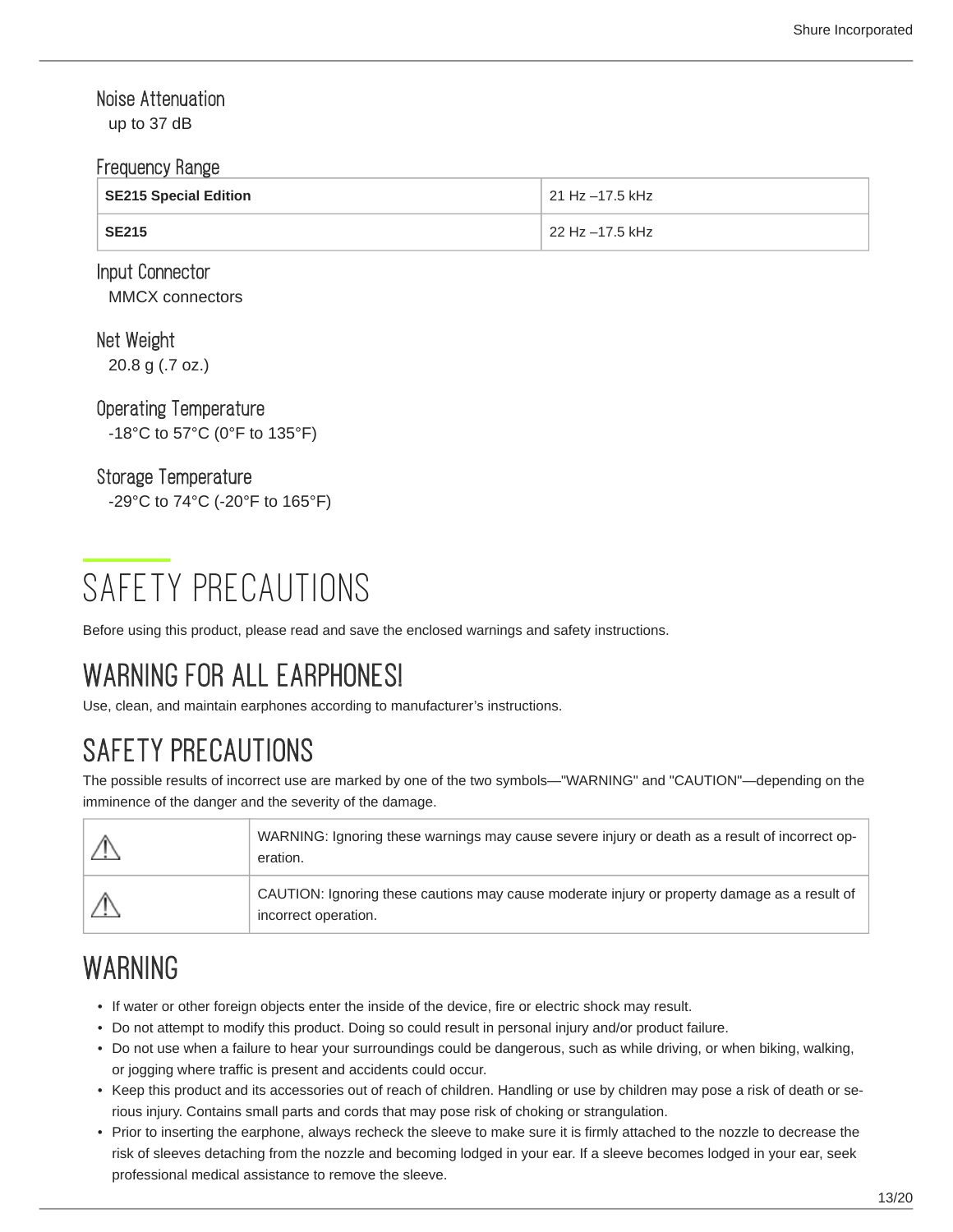• Stop using the earphones and consult a medical professional if you experience irritation, excessive wax buildup, or other discomfort.

# <span id="page-13-0"></span>CAUTION

- Never disassemble or modify the device, as failures may result.
- Do not subject to extreme force and do not pull on the cable or failures may result.
- Keep the earphone dry and avoid exposure to extreme temperatures and humidity.
- If you are currently receiving ear treatment, consult your physician before using this device.



High sound pressure

Hearing damage risk

To prevent possible hearing damage, do not listen at high volume levels for long periods.

# <span id="page-13-1"></span>IMPORTANT SAFETY INSTRUCTIONS

- 1. READ these instructions.
- 2. KEEP these instructions.
- 3. HEED all warnings.
- 4. FOLLOW all instructions.
- 5. DO NOT use this apparatus near water.
- 6. CLEAN ONLY with dry cloth.
- 7. DO NOT block any ventilation openings. Install in accordance with the manufacturer's instructions.
- 8. DO NOT install near any heat sources such as radiators, heat registers, stoves, or other apparatus (including amplifiers) that produce heat.
- 9. DO NOT defeat the safety purpose of the polarized or grounding type plug. A polarized plug has two blades with one wider than the other. A grounding type plug has two blades and a third grounding prong. The wider blade or the third prong are provided for your safety. If the provided plug does not fit into your outlet, consult an electrician for replacement of the obsolete outlet.
- 10. PROTECT the power cord from being walked on or pinched, particularly at plugs, convenience receptacles, and the point where they exit from the apparatus.
- 11. ONLY USE attachments/accessories specified by the manufacturer.
- 12. USE only with a cart, stand, tripod, bracket, or table specified by the manufacturer, or sold with the apparatus. When a cart is used, use caution when moving the cart/apparatus combination to avoid injury from tip-over.



13. UNPLUG this apparatus during lightning storms or when unused for long periods of time.

# <span id="page-13-2"></span>For Products That Use Bluetooth

#### WARNING

- Follow instructions from manufacturer.
- Product battery may explode or release toxic materials. Risk of fire or burns. Do not open, crush, modify, disassemble, heat above 140°F (60°C), or incinerate.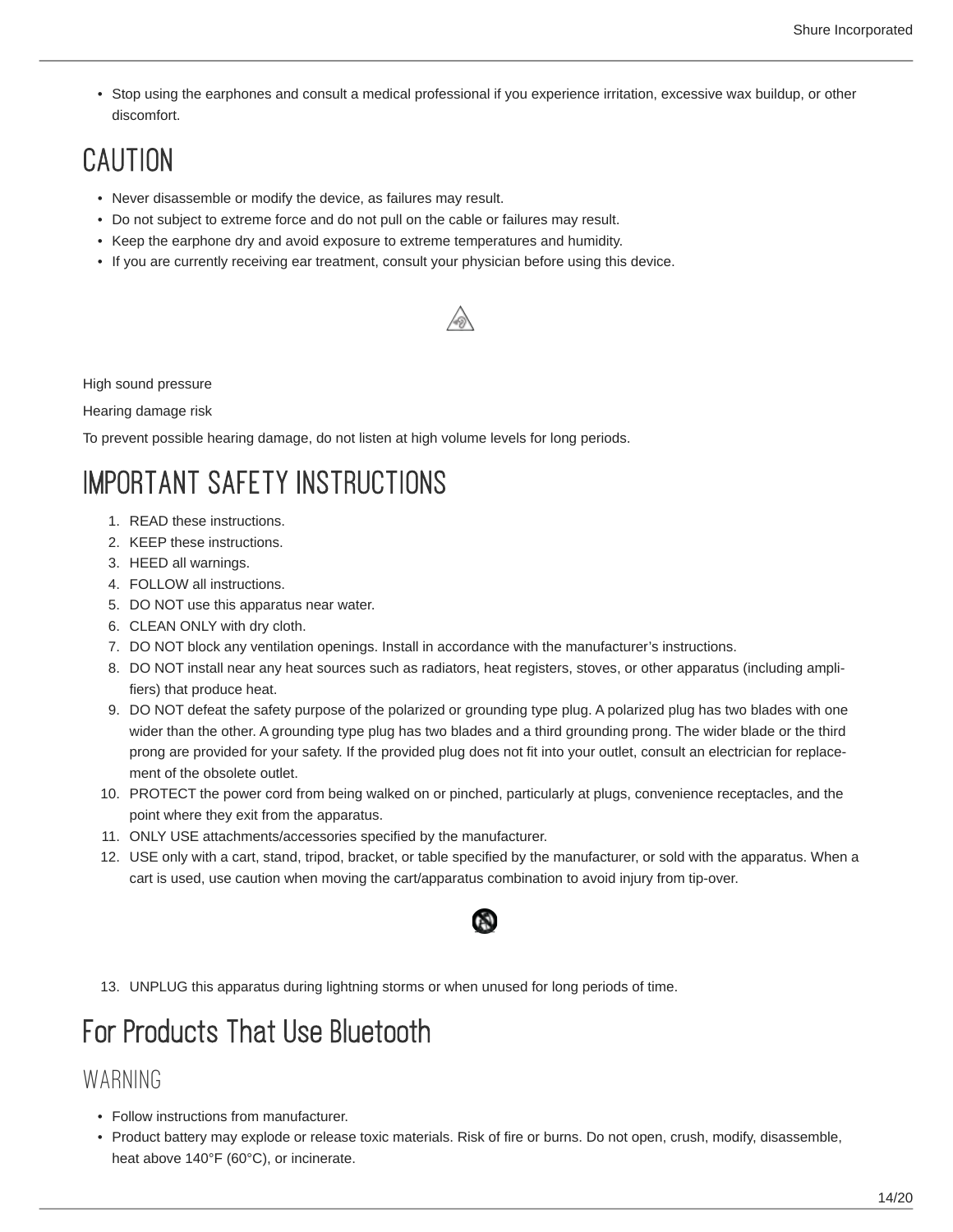- Attention should be drawn to the environmental aspects of battery disposal.
- Product shall not be exposed to excessive heat such as sunshine, fire, or the like.
- Do NOT make unauthorized alterations to this product.

#### **CAUTION**

- Follow applicable laws regarding mobile phone and headphone use while driving.
- This product contains magnetic material. Consult your physician on whether this might affect your implantable medical device.
- Batteries (battery pack or batteries installed) shall not be exposed to excessive heat such as sunshine, fire or the like
- Batteries (battery pack or batteries installed) shall not be crushed or cut
- Batteries (battery pack or batteries installed) shall not be subjected to extremely low air pressure
- Risk of fire or explosion if the battery is replaced by an incorrect type

**Note:** Battery replacement to be performed only by Shure authorized service personnel.

# <span id="page-14-0"></span>Information to the user

This device complies with part 15 of the FCC Rules. Operation is subject to the following two conditions:

- 1. This device may not cause harmful interference.
- 2. This device must accept any interference received, including interference that may cause undesired operation.

**Note:** This equipment has been tested and found to comply with the limits for a Class B digital device, pursuant to part 15 of the FCC Rules. These limits are designed to provide reasonable protection against harmful interference in a residential installation. This equipment generates uses and can radiate radio frequency energy and, if not installed and used in accordance with the instructions, may cause harmful interference to radio communications. However, there is no guarantee that interference will not occur in a particular installation. If this equipment does cause harmful interference to radio or television reception, which can be determined by turning the equipment off and on, the user is encouraged to try to correct the interference by one or more of the following measures:

- Reorient or relocate the receiving antenna.
- Increase the separation between the equipment and the receiver.
- Connect the equipment to an outlet on a circuit different from that to which the receiver is connected.
- Consult the dealer or an experienced radio/TV technician for help.

This equipment complies with FCC radiation exposure limits set forth for an uncontrolled environment. End user must follow the specific operating instructions for satisfying RF exposure compliance. This transmitter must not be co-located or operating in conjunction with any other antenna or transmitter. The portable device is designed to meet the requirements for exposure to radio waves established by the Federal Communications Commission (USA). These requirements set a SAR limit of 1.6 W/kg averaged over one gram of tissue. The highest SAR value reported under this standard during product certification for use when properly worn on the head.

This equipment should be installed and operated with minimum distance 0 cm between the radiator and your head.

This device contains licence-exempt transmitter(s)/receiver(s) that comply with Innovation, Science and Economic Development Canada's licence-exempt RSS(s). Operation is subject to the following two conditions:

- 1. This device may not cause interference.
- 2. This device must accept any interference, including interference that may cause undesired operation of the device.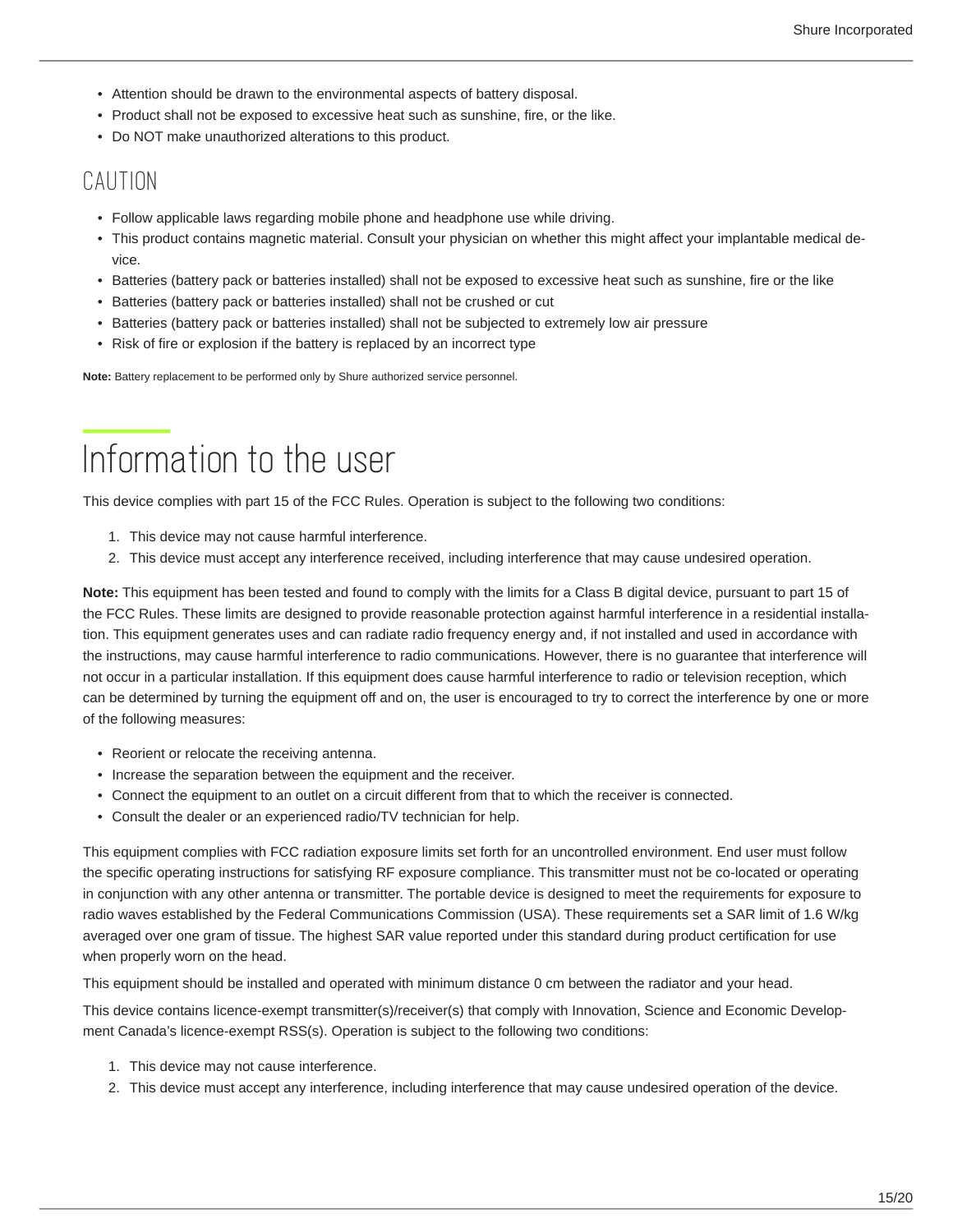L'émetteur/récepteur exempt de licence contenu dans le présent appareil est conforme aux CNR d'Innovation, Sciences et Développement économique Canada applicables aux appareils radio exempts de licence. L'exploitation est autorisée aux deux conditions suivantes :

- 1. L'appareil ne doit pas produire de brouillage;
- 2. L'appareil doit accepter tout brouillage radioélectrique subi, même si le brouillage est susceptible d'en compromettre le fonctionnement.

This equipment complies with ISED radiation exposure limits set forth for an uncontrolled environment. This equipment could be installed and operated with minimum distance 0 cm between the radiator and your body. End user must follow the specific operating instructions for satisfying RF exposure compliance. This transmitter must not be co-located or operating in conjunction with any other antenna or transmitter.

The portable device is designed to meet the requirements for exposure to radio waves established by the ISED. These requirements set a SAR limit of 1.6 W/kg averaged over one gram of tissue. The highest SAR value reported under this standard during product certification for use when properly worn on the head.

Cet équipement est conforme aux limites d'exposition aux rayonnements ISED établies pour un environnement non contrôlé. Cet équipement peut-être installé et utilisé avec une distance minimale de 0 cm entre le radiateur et votre corps. L'utilisateur final doit suivre les instructions spécifiques pour satisfaire les normes. Cet émetteur ne doit pas être co-implanté ou fonctionner en conjonction avec toute autre antenne ou transmetteur.

Le dispositif portatif est conçu pour répondre aux exigences d'exposition aux ondes radio établie par le développement énergétique DURABLE. Ces exigences un SAR limite de 1,6 W/kg enmoyenne pour un gramme de tissu. La valeur SAR la plus élevée signalée envertu de cette norme lors de la certification de produit à utiliser lorsqu'il est correctement porté sur la tête.

Changes or modifications not expressly approved by the party responsible for compliance could void the user's authority to operate the equipment.

**Note:** Testing is based on the use of supplied and recommended cable types. The use of other than shielded (screened) cable types may degrade EMC performance.

 $\cancel{\mathbb{R}}$ 

#### Environmentally friendly disposal

Old electrical appliances must not be disposed of together with the residual waste, but have to be disposed of separately. The disposal at the communal collecting point via private persons is for free. The owner of old appliances is responsible to bring the appliances to these collecting points or to similar collection points. With this little personal effort, you contribute to recycle valuable raw materials and the treatment of toxic substances.

# <span id="page-15-0"></span>**Certifications**

Visit http://www.shure.com/earphones for the latest regulatory and compliance information.

**Note:** Testing is based on the use of supplied and recommended cable types. The use of other than shielded (screened) cable types may degrade EMC performance.

This product meets the Essential Requirements of all relevant European directives and is eligible for CE marking.

This equipment complies with IC RSS-102 radiation exposure limits set forth for an uncontrolled environment. This transmitter must not be co-located or operating in conjunction with any other antenna or transmitter.

Cet équipement est conforme aux limites d'exposition aux radiations IC CNR-102 établies pour un environnement non contrôlé. Cet émetteur ne doit pas être situé au même endroit ou fonctionner avec une autre antenne ou un autre émetteur.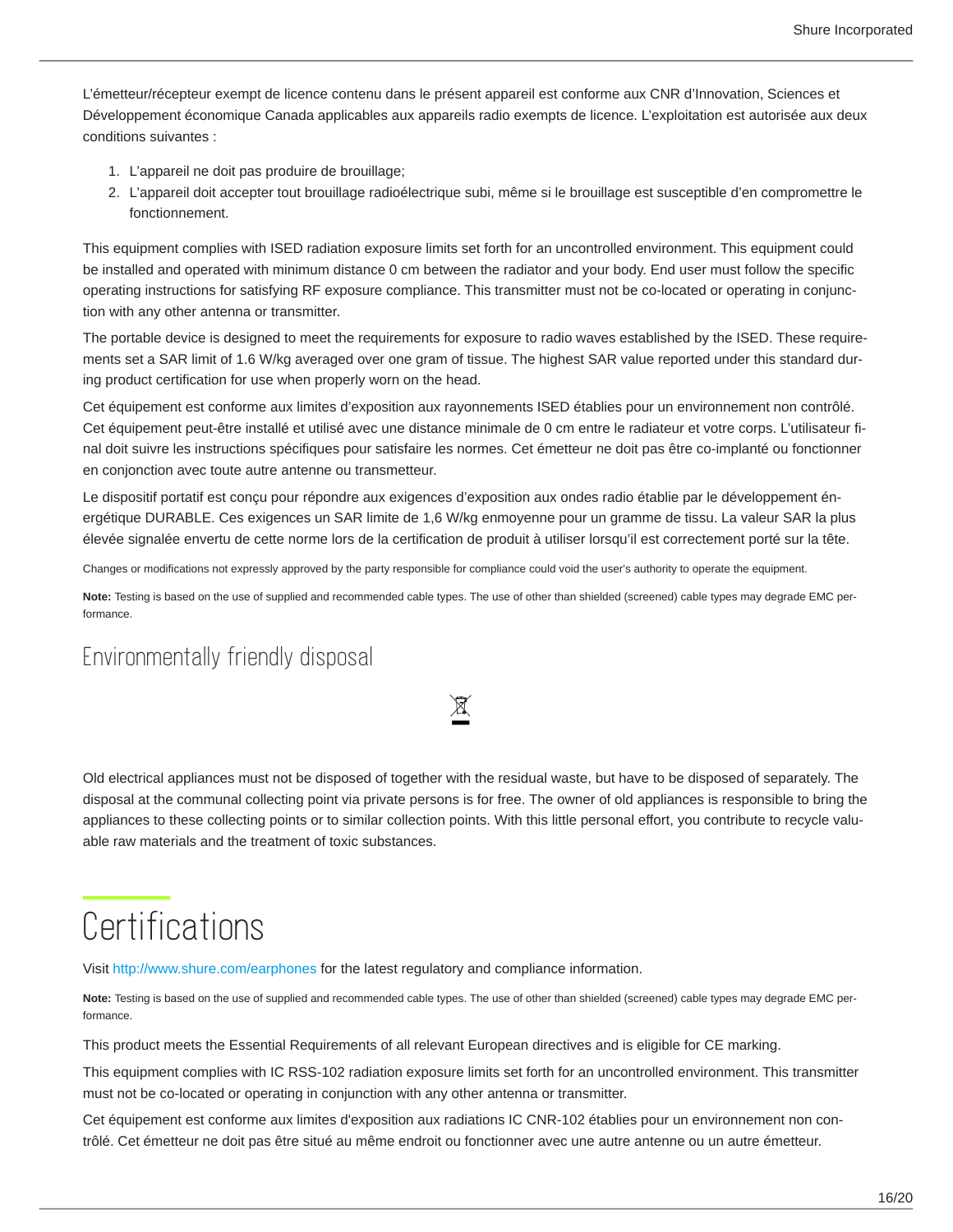This Class B digital apparatus complies with Canadian ICES-003. Cet appareil numérique de la classe B est conforme à la norme NMB-003 du Canada.

Hereby, Shure Incorporated declares that the radio equipment is in compliance with Directive 2014/53/EU. The full text of the EU declaration of conformity is available at the following internet address: http://www.shure.com/europe/compliance

Authorized European representative: Shure Europe GmbH Headquarters Europe, Middle East & Africa Department: EMEA Approval Jakob-Dieffenbacher-Str. 12 75031 Eppingen, Germany Phone: +49-7262-92 49 0 Fax: +49-7262-92 49 11 4 Email: EMEAsupport@shure.de



The Bluetooth word mark and logos are registered trademarks owned by the Bluetooth SIG, Inc. and any use of such marks by Shure Incorporated is under license. Other trademarks and trade names are those of their respective owners.



Qualcomm $^{\circ}$ aptX $^{\text{\tiny{\textsf{TM}}}}$  is a product of Qualcomm Technologies, Inc. and/or its subsidiaries.

Qualcomm is a trademark of Qualcomm Incorporated, registered in the United States and other countries. aptX is a trademark of Qualcomm Technologies International, Ltd., registered in the United States and other countries.

# <span id="page-16-0"></span>LIMITED WARRANTY

Shure Incorporated ("Shure") hereby warrants to the original consumer purchaser only that, except as otherwise specified below, this product will be free in normal use of any defects in materials and workmanship for a period of two (2) years from the consumer's original date of purchase directly from Shure or from a Shure-authorized reseller.

Any rechargeable batteries contained in or packaged with this product are so warranted for a period of one (1) year from the consumer's original date of purchase. However, rechargeable batteries are consumable and their capacity will be reduced over time based on temperature, amount of time in storage, charging cycles, and other factors; hence reduction in battery capacity does not constitute a defect in material or workmanship.

At its sole option, Shure will repair or replace the defective product and promptly return it to you. In order for this warranty to be valid, the consumer must, at the time the product is returned, provide proof of purchase in the form of the original purchase receipt directly from Shure or from a Shure-authorized reseller. If Shure elects to replace the defective product, then Shure reserves the right to replace the defective product with another product of the same model or a model of at least comparable quality and features in Shure's sole determination.

If you believe this product is defective within the warranty period, carefully repack the unit, insure it and return it with proof of purchase, postage prepaid, to Shure Incorporated, Attention: Service Department, at the address below.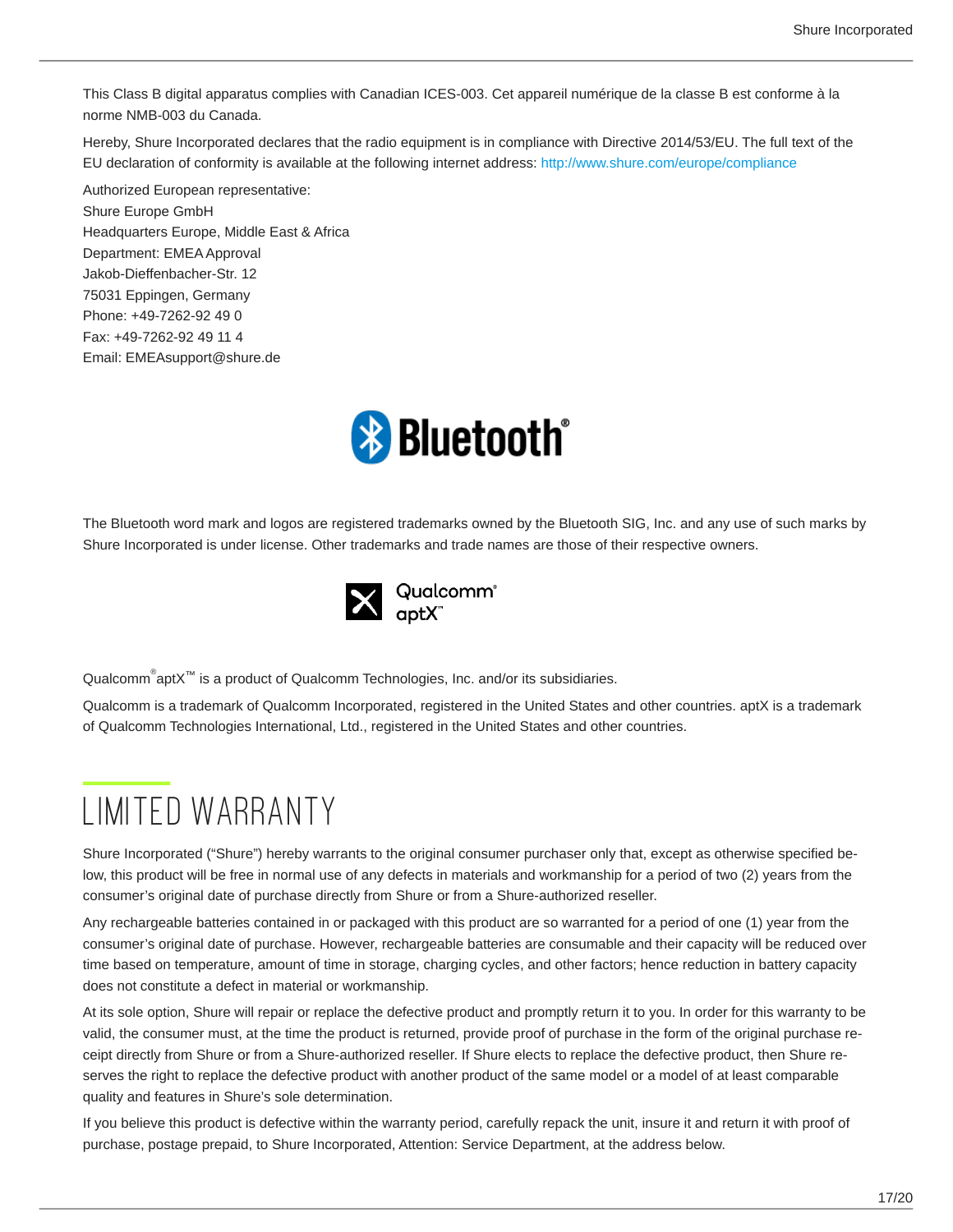Outside of the United States, return the product to your dealer or Authorized Service Center. Addresses are listed on www.Shure.com or can be obtained by contacting Shure at the address listed below.

This warranty is not transferable. This warranty does not apply in cases of abuse or misuse of the product, use contrary to Shure's instruction, ordinary wear and tear, an act of God, negligent use, purchase from a party other than Shure or a Shureauthorized reseller, unauthorized repair, or modification of the product.

ALL IMPLIED WARRANTIES OF MERCHANTABILITY OR FITNESS FOR A PARTICULAR PURPOSE ARE HEREBY DIS-CLAIMED TO THE EXTENT PERMITTED UNDER APPLICABLE LAWS AND, TO THE EXTENT NOT PERMITTED, ARE HEREBY LIMITED TO THE DURATION AND TERMS OF THIS WARRANTY. SHURE ALSO HEREBY DISCLAIMS ALL LIABILITY FOR INCIDENTAL, SPECIAL, OR CONSEQUENTIAL DAMAGES.

Some states do not allow limitations on how long an implied warranty lasts, or the exclusion or limitation of incidental or consequential damages, so the above limitation may not apply to you. This warranty gives you specific legal rights, and you may have other rights which vary from state to state.

This warranty does not restrict the rights of the consumer mandated under applicable laws.

THIS WARRANTY SUPERSEDES ALL OTHER WARRANTIES THAT ARE ASSOCIATED OR INCLUDED WITH THIS PROD-UCT, EXCEPT THAT ANY SOFTWARE CONTAINED IN OR PACKAGED WITH THIS PRODUCT IS EXCLUDED FROM THIS WARRANTY AND INSTEAD SHALL BE COVERED BY THE WARRANTY, IF ANY, PROVIDED IN SHURE'S END USER LI-CENSE AGREEMENT ACCOMPANYING SUCH SOFTWARE.

## <span id="page-17-0"></span>FOR ORIGINAL PURCHASES IN AUSTRALIA ONLY

#### LIMITED WARRANTY AGAINST DEFECTS

Shure Incorporated ("Shure") hereby warrants to the original consumer purchaser in Australia only that, except as otherwise specified below, this product will be free in normal use of any defects in materials and workmanship for a period of two (2) years from the consumer's original date of purchase directly from Shure or from a Shure-authorized reseller.

Any rechargeable batteries contained in or packaged with this product are so warranted for a period of one (1) year from the consumer's original date of purchase. However, rechargeable batteries are consumable and their capacity will be reduced over time based on temperature, amount of time in storage, charging cycles, and other factors; hence reduction in battery capacity does not constitute a defect in material or workmanship.

At its sole option, Shure will repair or replace the defective product and promptly return it to you. In order for this warranty to be valid, the consumer must, at the time the product is returned, provide proof of purchase in the form of the original purchase receipt directly from Shure or from a Shure-authorized reseller. If Shure elects to replace the defective product, then Shure reserves the right to replace the defective product with another product of the same model or a model of at least comparable quality and features in Shure's sole determination.

If you believe this product is defective within the warranty period, carefully repack the unit, insure it and return it with proof of purchase, postage prepaid, to Shure Incorporated, Attention: Service Department, at the address below.

Outside of the United States, return the product to your dealer or Authorized Service Center. Addresses are listed on www.Shure.com or can be obtained by contacting Shure at the address listed below.

This warranty is not transferable. This warranty does not apply in cases of abuse or misuse of the product, use contrary to Shure's instruction, ordinary wear and tear, an act of God, negligent use, purchase from a party other than Shure or a Shureauthorized reseller, unauthorized repair, or modification of the product.

ALL IMPLIED WARRANTIES OF MERCHANTABILITY OR FITNESS FOR A PARTICULAR PURPOSE ARE HEREBY DIS-CLAIMED TO THE EXTENT PERMITTED UNDER APPLICABLE LAWS AND, TO THE EXTENT NOT PERMITTED, ARE HEREBY LIMITED TO THE EXTENT PERMITTED TO THE DURATION AND TERMS OF THIS WARRANTY. SHURE ALSO HEREBY DISCLAIMS ALL LIABILITY FOR INCIDENTAL, SPECIAL, OR CONSEQUENTIAL DAMAGES FOR ANY PUR-CHASER ACQUIRING THIS PRODUCT, EXCEPT THAT THIS DOES NOT CONSTITUTE A DISCLAIMER OF RIGHTS GUAR-ANTEED TO ANY "CONSUMER" UNDER THE AUSTRALIAN CONSUMER LAW.

This warranty gives purchasers of this product in Australia specific legal rights which are in addition to the rights and remedies of consumers under the Australian Consumer Law, which cannot be excluded or limited. If you are a "consumer" under the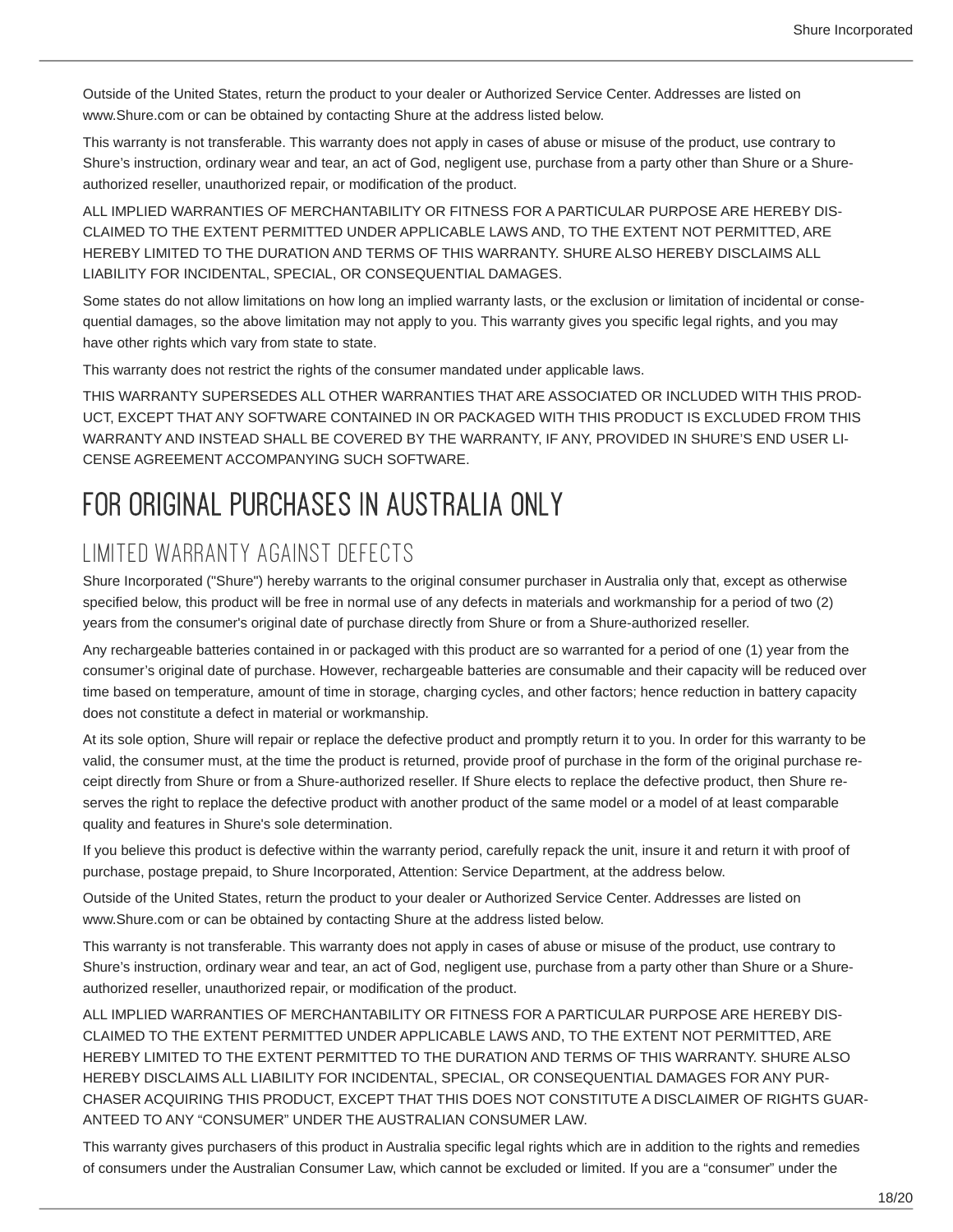Australian Consumer Law, you are entitled to a replacement or refund for a major failure and for compensation for any other reasonably forseeable loss or damage. You are also entitled to have the goods repaired or replaced if the goods fail to be of acceptable quality and the failure does not amount to a major failure.

THIS WARRANTY SUPERSEDES ALL OTHER WARRANTIES THAT ARE ASSOCIATED OR INCLUDED WITH THIS PROD-UCT, EXCEPT THAT ANY SOFTWARE CONTAINED IN OR PACKAGED WITH THIS PRODUCT IS EXCLUDED FROM THIS WARRANTY AND INSTEAD SHALL BE COVERED BY THE WARRANTY, IF ANY, PROVIDED IN SHURE'S END USER LI-CENSE AGREEMENT ACCOMPANYING SUCH SOFTWARE.

## <span id="page-18-0"></span>Service Centers

**United States, Canada, Latin America, Caribbean**

Shure Incorporated Attn: Service Department 945 Chaddick Dr. Wheeling, IL 60090-6449 U.S.A.

#### **Europe, Middle East, and Africa**

Shure Europe GmbH Attn: Service Jakob-Dieffenbacher-Str. 12, 75031 Eppingen, Germany

#### **IndonesiaService Center Resmi:**

Jakarta Hotline (021) 612 6388 Medan (061) 6612550 Surabaya (031) 5032219 Jogjakarta (0274) 371710 Denpasar (0361) 766788 Makasar (0411) 324652

# <span id="page-18-1"></span>In North America:

# <span id="page-18-2"></span>Custom Earphone Sleeves

Those who use earphones regularly for extended periods of time often find custom-fit molded sleeves offer the best comfort and sound isolation.Through a partnership between Shure Incorporated and Sensaphonics Hearing Conservation, custom sleeves are available for use with your Shure Sound Isolating $^{\text{\tiny{TM}}}$  Earphones.

Please contact Sensaphonics for more information.

## <span id="page-18-3"></span>Inserts d'écouteur sur mesure

Les personnes qui utilisent des écouteurs régulièrement pendant de longues périodes trouvent souvent que des inserts moulés sur mesure offrent le meilleur confort et la meilleure isolation acoustique. Grâce à un partenariat entre Shure Incorporated et Sensaphonics Hearing Conservation, des inserts sur mesure sont disponibles pour les écouteurs Sound Isolating de Shure.

Prière de consulter Sensaphonics pour plus de détails.